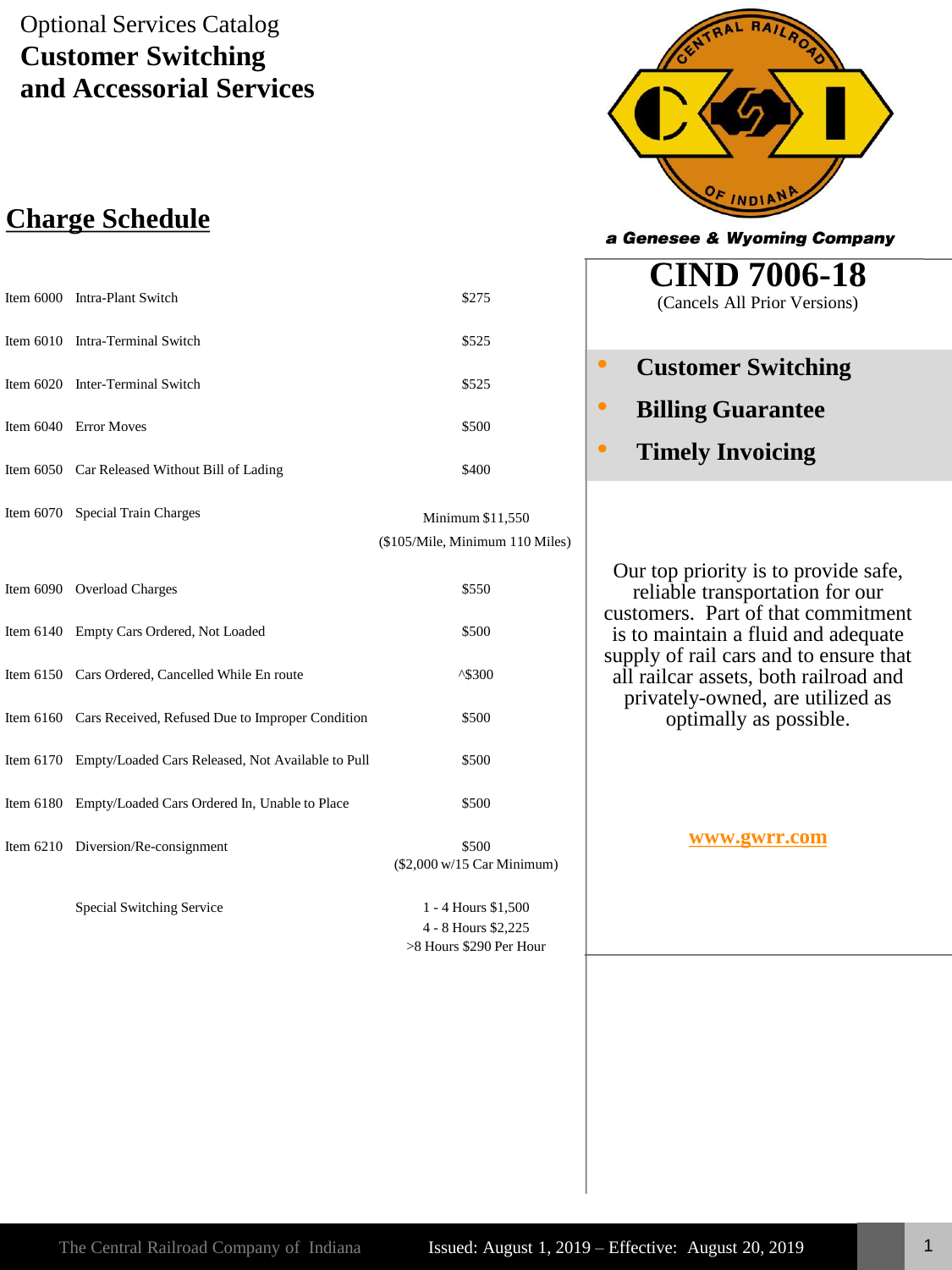## Optional Services Catalog **Customer Switching and Accessorial Services**



## **Billing Guarantees**

As part of our efforts to streamline the billing process, we are committing to an expedited and simple billing process.

# **Billing – On-Time**

#### **We commit to bill you on time**

We will issue Customer Switching and Accessorial Services invoices monthly.

# **Billing Disputes**

#### **We commit to addressing disputed bills quickly**

If you believe that there has been a billing error, we want to make it right as quickly as possible.

To be eligible for a review, a claim must be submitted, in writing, within 30 days of the invoice date to: [MidwestDisputes@gwrr.com](mailto:MidwestDisputes@gwrr.com)

Along with a brief description, your claim must include the car initial and number and the related invoice number.

*Any claim not filed within thirty (30) days from the date of the invoice will be declined.*

*Any non-disputed charges should be paid by the due date listed on the respective invoice.* 

#### a Genesee & Wyoming Company

Please contact your local marketing representative if you have any questions concerning your business on the CIND:

Mark Darrow Manager, Sales & Marketing Email: [Mark.darrow@gwrr.com](mailto:Mark.darrow@gwrr.com) Phone: (260) 415-0846

This document is subject to the terms, conditions and guidelines provided in the Midwest Region General Tariff 1000.

The Midwest Region General Tariff 1000 Section VI provides guidelines and provisions for switching and other accessorial charges. Please review these provisions as it applies to your business on the CIND.

Any charges not covered on this CIND 7006 are subject to rules and provisions found in the Midwest Region General Tariff 1000 Series.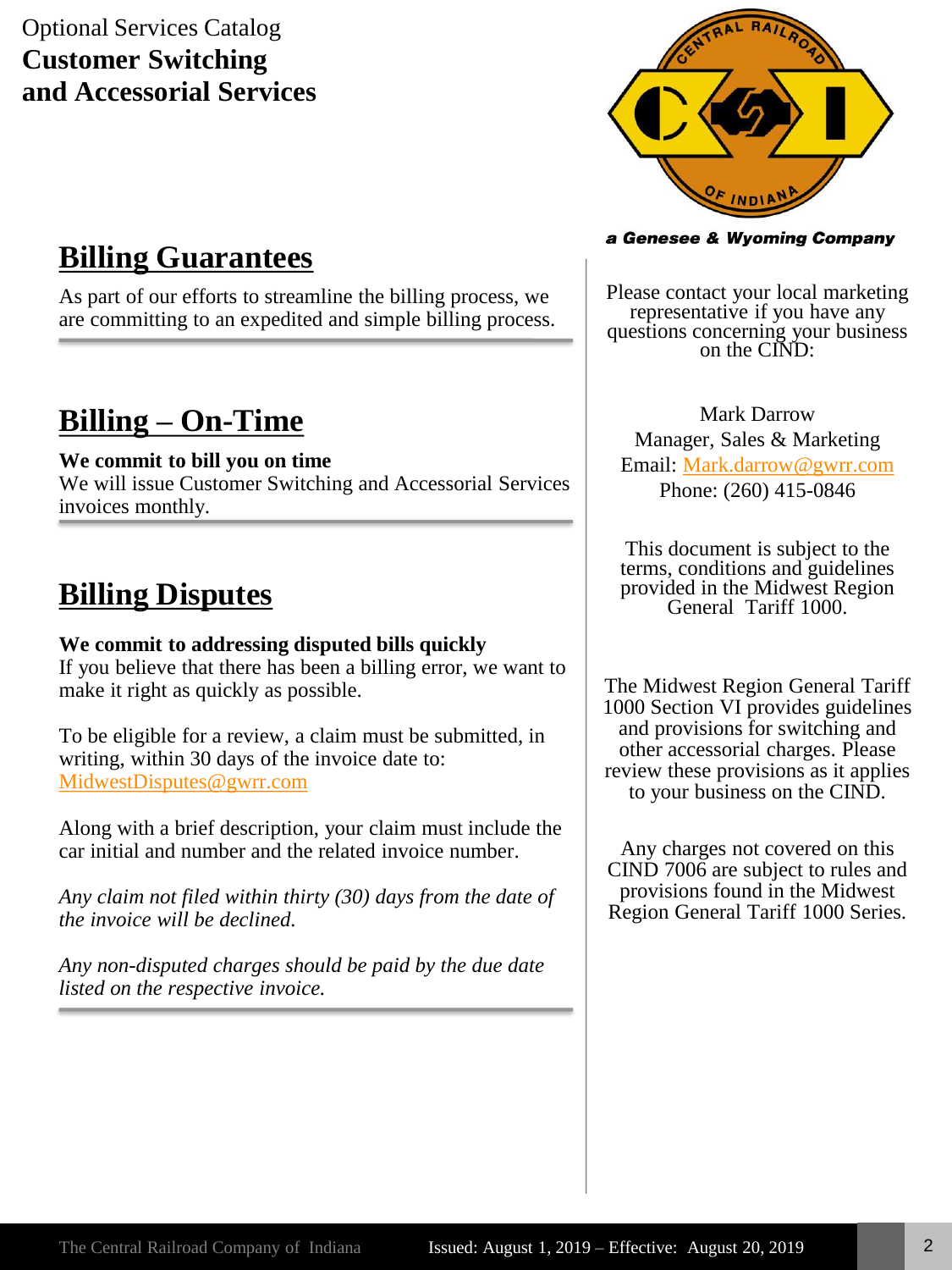### **Handling of Empty Freight Cars**

*This provision will not apply when the empty movement is immediately preceded by a loaded revenue movement on CIND and empty is returned to original interchange or if the empty movement is immediately followed by a loaded revenue movement on CIND.*

This provision applies on all types of rail cars, including, but not limited to, cars provided by railroads, leased cars and cars bearing other than railroad reporting marks, but not including passenger train cars.

The charge for movement of empty cars is \$2.00 per mile, subject to a minimum of 150 miles. CIND will not be responsible for the payment of any per diem or mileage charges, nor will CIND absorb any switch charges. This rate will apply only to movement of cars in regularly scheduled train service.

If special train service is required for movements other than those listed above, charges contained in the Charge Schedule on page 1 of this Catalog will apply. CIND's maximum liability for loss and damage is \$100.00 per railcar.

### **Cars Not Properly Placarded**

There is a charge of \$400 to turn a car not properly placarded.

### **Over-age Tri-level Cars Received From Connecting Carrier, Unable To Unload**

When over-age tri-level cars are received from connecting carriers, there will be a \$500 per car charge to that carrier to switch them out and return them to interchange